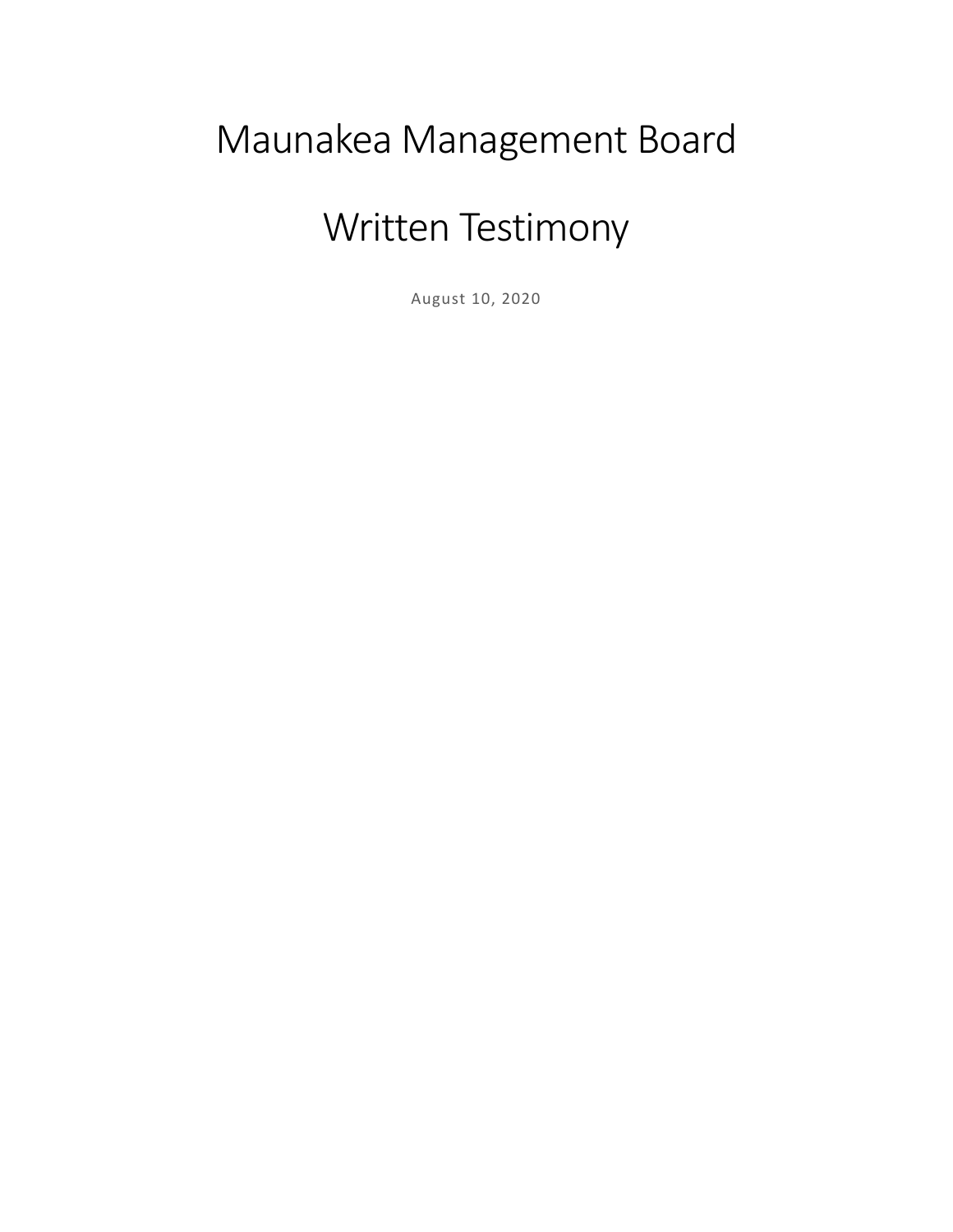Public comment on Agenda item VI. B1 Center for Maunakea Stewardship: Internal Restructuring Plan

I have reviewed the following documents:

- 1) UH Board of Regents Resolution 19-03
- 2) Center for Maunakea Stewardship: Internal Restructuring Plan for Management Operations of Maunakea Lands
- 3) Alternatve Maunakea Restructuring Plan

In all cases, the University and it sub-entities seek to control, regulate and enforce conditions on Native Hawaiians and the General Public on Ceded Land, Public Lands and lands held in trust within the Mauna Kea Conservation District. The internal reorganization being suggested applies only to the internal operations of the entities involved. None of the entities, except the BLNR, have any authority to impose regulations in a conservation district.

BLNR has to approve any projects on conservation land and any other activities that would seek to control, regulate and enforce conditions on Native Hawaiians and or the general public. OMKM is a lessee with less than 13 years remaining on the lease. The right-holders are the Native Hawaiians and the general public to whom the trust responsibilities apply. The State agencies do not have the authority to limit or restrict Native Hawaiians and the general public.

The BOR Resolution 19-03 describes in (9) an in-depth analysis to determine whether the management of the MKSR would be better served if transferred to a governmental or thirdparty entity or through alternate management mechanisms. It is not clear with whom the University felt it was appropriate to consult in the Hawaii Island Community, but there many cultural practitioners, educators and environmental scientists I know that are passionate about pono stewardship of Mauna Kea, and were not provided any opportunity for consultation. The in-depth analysis has not been provided, to my knowledge, and yet this document seems to be one of only two management alternatives under consideration.

The level of outreach to Mauna Kea Kia'I, through an un-named third-party was certainly NOT well conducted or transparent in any way. There is no acknowledgement at all of the rights of the people for whom the land is held in trust, the rightholders, nor is there an effort to address their rights and concerns.

The MKMB Environment Committee was not a consulted party on this restructuring plan, and we would have had constructive comments if consulted.

NOTE: The Puko'a Council is mis-spelled. The Ho'olulu Council of the Hawaii (Island) Community College does not have a website or contact method, so participation could not be confirmed.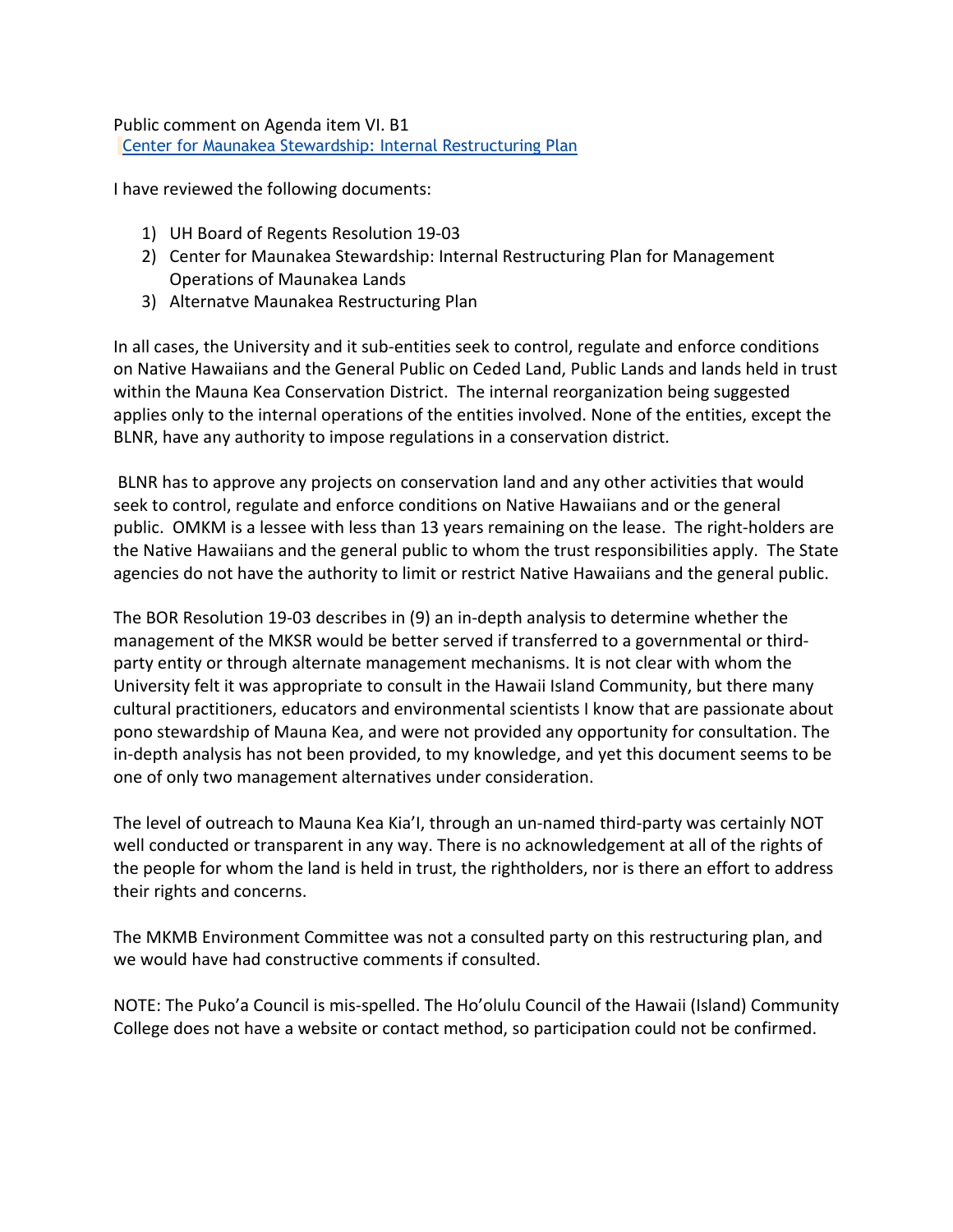The Kuali'i Council specifically notes in its website that " Hawaiians are less than 4% of the faculty and there are virtually no Hawaiians represented in the decision-making lines within the Mānoa Administration.

Item B1 revision for submission August 20, 2020: this iteration provides an extra layer of administration with conflicting and concurrent roles. As a result, the Restructuring Objectives cited on page 6 do not clarify conflicts of interest, do not provide transparency, and the independent reporting lines make the work of the BOR far more complicated.

"Community relations", "community engagement", and "current community outreach". "changing interests of the community", "community input" are given lip-service but members of the native Hawaiian community and native Hawaiian religious practitioners have had little specific role in management to date. In fact, members of KKM who have resigned have done so because the consultation was minimal. Meanwhile the MKO is identified as an "important stakeholder" and is given a formal role (see page 10).

I am not aware of any effort by the MKMB to engage community input, other than allowing public testimony at monthly meetings. This opportunity for the public to engage at the meetings is now curtailed by a Zoom meeting designed to allow public comment only by prearrangement, and not at all during discussion.

The proposed Director of Stewardship Programs (DSP) would be given the job most designed to fail; integration of OMKM and MKSS functions and finance. The problems inherent in this position are fully outlined in the Alternate Maunakea Restructuring Plan (#B2). The final paragraph (B1, Page 14) describes a function to the ED that would seem to be described as the job of the DSP: "Delegation of RCUH/MKSS principal investigator authority to ED". (No mention of IfA as co-PI)

So, the DSP would not be the responsible body ultimately, as the OED and the Ifa would be co-PI. What kind of transparency is that?

Mauna Kea Science Reserve is within a State of Hawaii Conservation district, held in trust for native Hawaiians and the general public. The CMS restructuring plan does reference the 2009 Comprehensive Management Plans but does not describe the shared roles of management with the Department of Land and Natural Resources, the entity ultimately responsible for ALL activities in public trust lands, regarding planning, permitting, regulatory structure and enforcement, nor does it describe the entities responsible for communication with DLNR. For example, while Governor Ige has proposed a return of the 10,000 acre buffer within the MKSR to DLNR, no mention can be found in this document. All actionable plans must be considered by BLNR, so this proposal is internal and likely irrelevant to the permitting process.

While the University has repeatedly acknowledged its mis-management, the mitigation of significant, substantial and adverse cumulative impacts to the natural and cultural resources is not addressed. There is no evidence that this restructuring proposal intends to mitigate the damage caused by poor management over the last 50 years. The Historic District designation of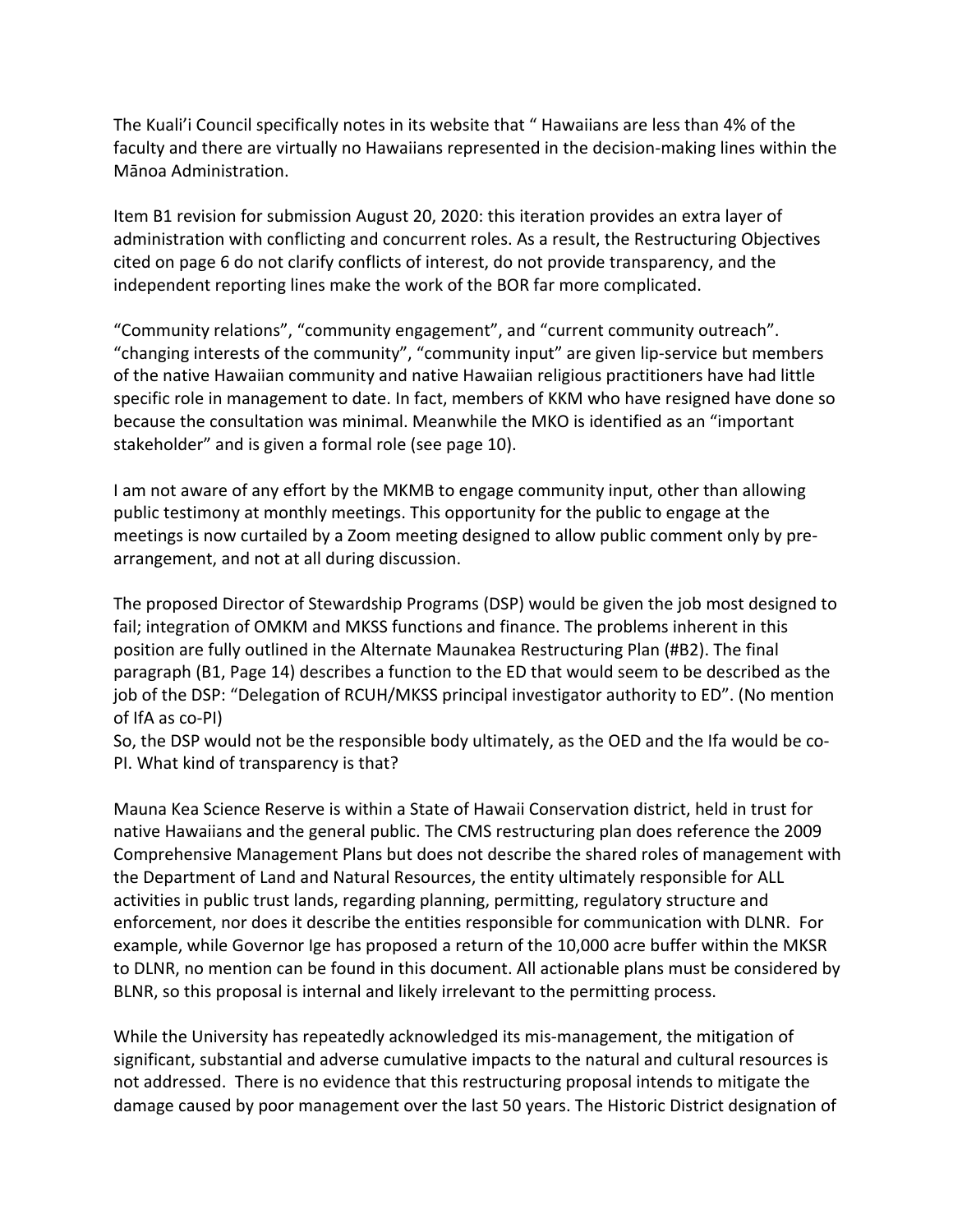MK requires Section 106 consultation, for example, but this endeavor will require substantial time and resources not delineated or mentioned in the document.

Decommissioning of five telescopes in a decade is a major endeavor of the University and its sublesseees over the coming years. The decisions about the extent to which the deconstruction will impact native Hawaiian cultural practice and burials, subsurface installations, sewage and hazardous contaminant removal, and financing of the work overall, will be very demanding work, and yet the administrative responsibilities in this document are not delineated. A reduction in scope of decommissioning will have financial implications for funding the operations of OMKM, and could be construed simply as a money funnel to UH.

NOTE: the PDRC is referenced in the text and chart, but the acronym is not in the Definitions. No method of selection or qualifications for the committee membership are described.

On page 13, 'Imiloa is described as the "Cultural and Community Engagement Lead", a key member of the CMS management team, providing strategic leadership in VIS operations, CMS support, and MKO partnership, and yet 'Imiloa has "independent and programmatic independence and does not formally report to CMS". This would be appear to be shifting the burden for addressing community conflicts regarding UH stewardship policies to an entity with no formal accountability within the restructuring proposal.

The final paragraph of waffle words, including challenges, resource constraints, adaptive timeframes, budgetary limitations, personnel transitions and opportunities for improved business systems, lead one to think that all of this posturing about restructuring is aspirational.

Public comment on Agenda item VI. B2 Alternate Maunakea Restructuring Plan

Authors unknown.

Concern about ramifications of B1 proposal are noted, referring to MKSS/RCUH funding and requirements.

Reference to keeping "him" informed in third paragraph is inappropriate.(Her/him/They) Community Boards: include Environment Committee as consulted parties on policy development and review

Notice of minimal impact projects should be given to BLNR for advice and review. Conservation District, DLNR and HAR re Administrative rules apply to projects in Conservation Disitricts.

Time constraints limit my ability to comment further before the deadline for comments.

Deborah Ward P.O. Box 918 Kurtistown, HI 96760 808-769-2403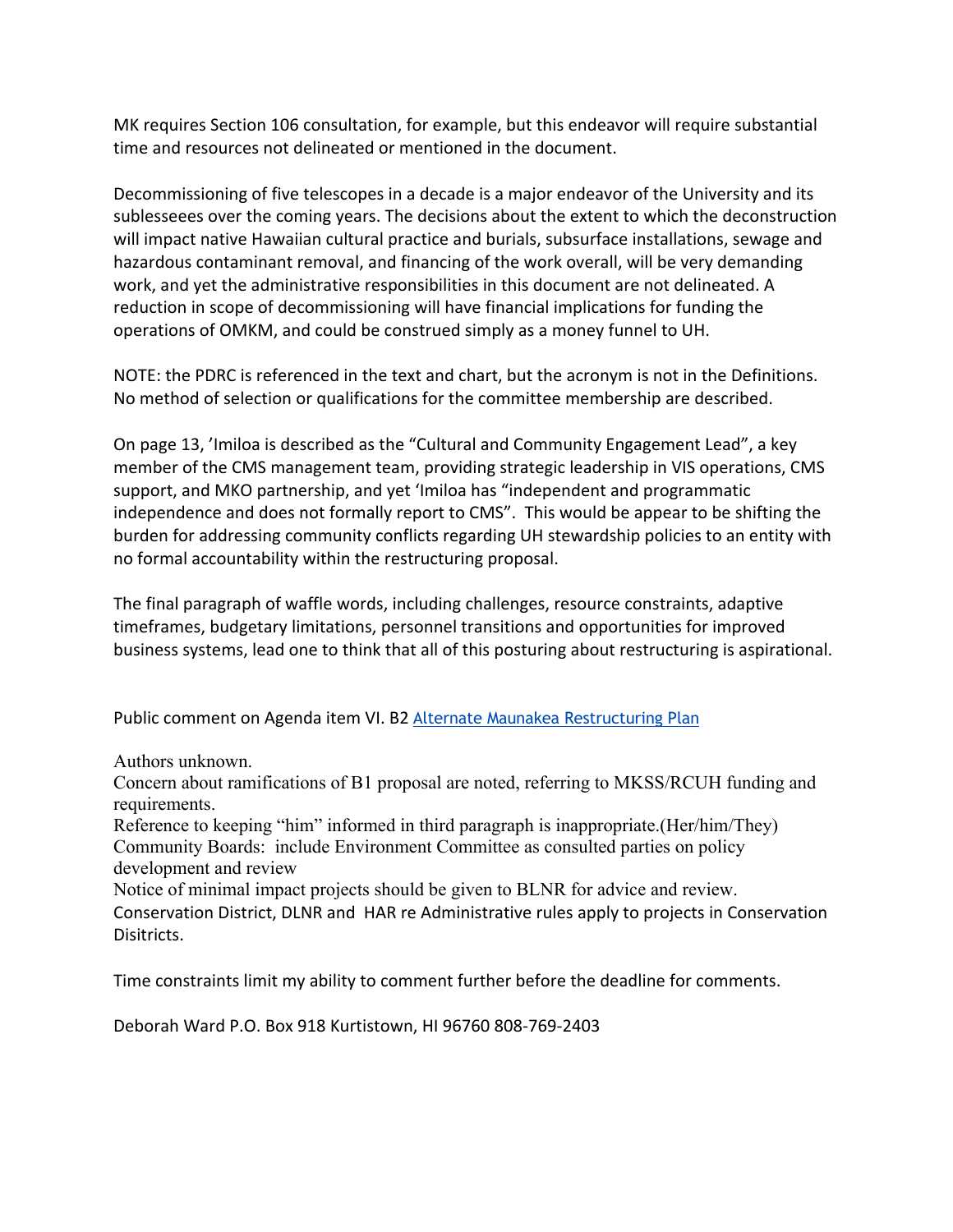# Mauna Kea Management Board Meeting on August 10, 2020 Comments by Lanny Sinkin on Item VI.B

Various State of Hawaii entities are engaged in an internal management restructuring plan for Mauna Kea.

At its meeting on August 10, 2020, the Maua Kea Management Board will consider such a restructuring proposal as Item VI.B.1 - Center for Maunakea Stewardship (hereinafter "Plan") - and a response to that proposal as Item VI.B.2 - Alternate Maunakea Restructuring Plan (hereinafter "Response").

The comments herein address the restructuring process, the Plan, and the Response.

I reviewed the following documents:

UH Board of Regents Resolution 19-03

Center for Maunakea Stewardship: Internal Restructuring Plan for Management Operations of Maunakea Lands

#### Alternatve Maunakea Restructuring Plan

In all cases, the University and it sub-entities seek to control, regulate and enforce conditions on Native Hawaiians and the General Public on Ceded Land, Public Lands and lands held in trust within the Mauna Kea Conservation District Land which is prohibited under the Admissions Act, the State Constitution and other related Hawai'i Revised Statutes. The internal reorganization being suggested applies only to the internal operations of the entities involved. None of the entities, except the BLNR, have any authority to impose regulations in a conservation district.

BLNR has to approve any projects on conservation land and any other activities that would seek to control, regulated and enforce conditions on Native Hawaiians and or the General Public. Other entities can adopt all the plans and regulations they like; they do not apply to the non-astronomy lands. OMKM is only a lessee. The right-holders are the Native Hawaiians and the general public to whom the trust responsibilities apply. The State agencies do not have the authority to limit or restrict Native Hawaiians and the general public.

In all cases, the University and it sub-entities seek to control, regulate and enforce conditions on Native Hawaiians and the General Public on Ceded Land, Public Lands and lands held in trust within the Mauna Kea Conservation District Landa which is prohibited under the Admissions Act, the State Constitution and other related Hawai'i Revised Statutes. The internal reorganization being suggested applies only to the internal operations of the entities involved. None of the entities, except the BLNR, have any authority to impose regulations in a conservation district.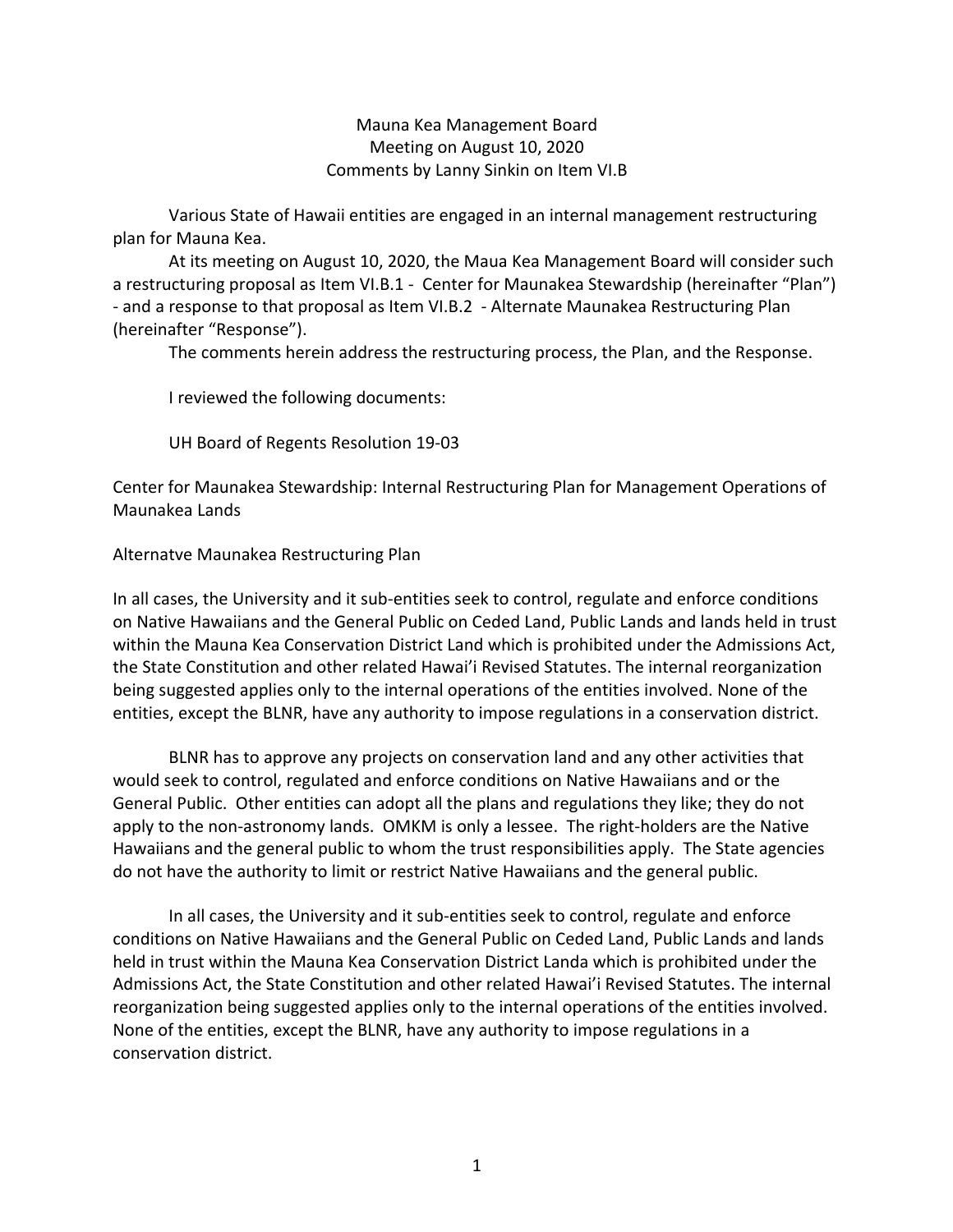BLNR has to approve any projects on conservation land and any other activities that would seek to control, regulate and enforce conditions on Native Hawaiians and or the General Public. Other entities can adopt all the plans and regulations they like; they do not apply to the non-astronomy lands. OMKM is only a lessee. The right-holders are the Native Hawaiians and the general public to whom the trust responsibilities apply. The State agencies do not have the authority to limit or restrict Native Hawaiians and the general public.

#### The Restructuring Process

There is a fundamental flaw in the restructuring process. The underlying premise of the restructuring is that UH has authority over the "Mauna Kea lands," which are those lands supposedly leased by UH from the Department of Land and Natural Resources.

The Department of Land and Natural Resources claim to authority over those lans derives from the illegal overthrow of the Kingdom of Hawai'i government and the subsequent fraudulent annexation of the Kingdom lands to the United States.

As stated in one spiritual tradition.

Therefore everyone who hears these words of mine and puts them into practice is like a wise man who built his house on the rock. <sup>25</sup> The rain came down, the streams rose, and the winds blew and beat against that house; yet it did not fall, because it had its foundation on the rock. <sup>26</sup> But everyone who hears these words of mine and does not put them into practice is like a foolish man who built his house on sand.  $27$  The rain came down, the streams rose, and the winds blew and beat against that house, and it fell with a great crash.

## Matthew 7:24-27.

The sand is the illegal and immoral actions taken against the Kingdom by the United States.

The rock is the Kingdom that patiently waits for restoration of its government.

The Plan at issue here reflects the problems created when the foundation is sand. One ineffective measure after another is taken. Every effort bogs down and ends up accurately depicted as rearranging the deck chairs on the Titanic.

The true bedrock for management of Mauna Kea should be the identification of the Mauna as a sacred space that has unfortunately been subject to extensive abuse. Putting the sacred nature of the space at the center of the discussion would lead to a very different management structure and policies. The long term effort to erase the traditional Hawaiian faith would be replaced with a long term effort to restore the Mauna to its condition prior to the imposition of a foreign value system.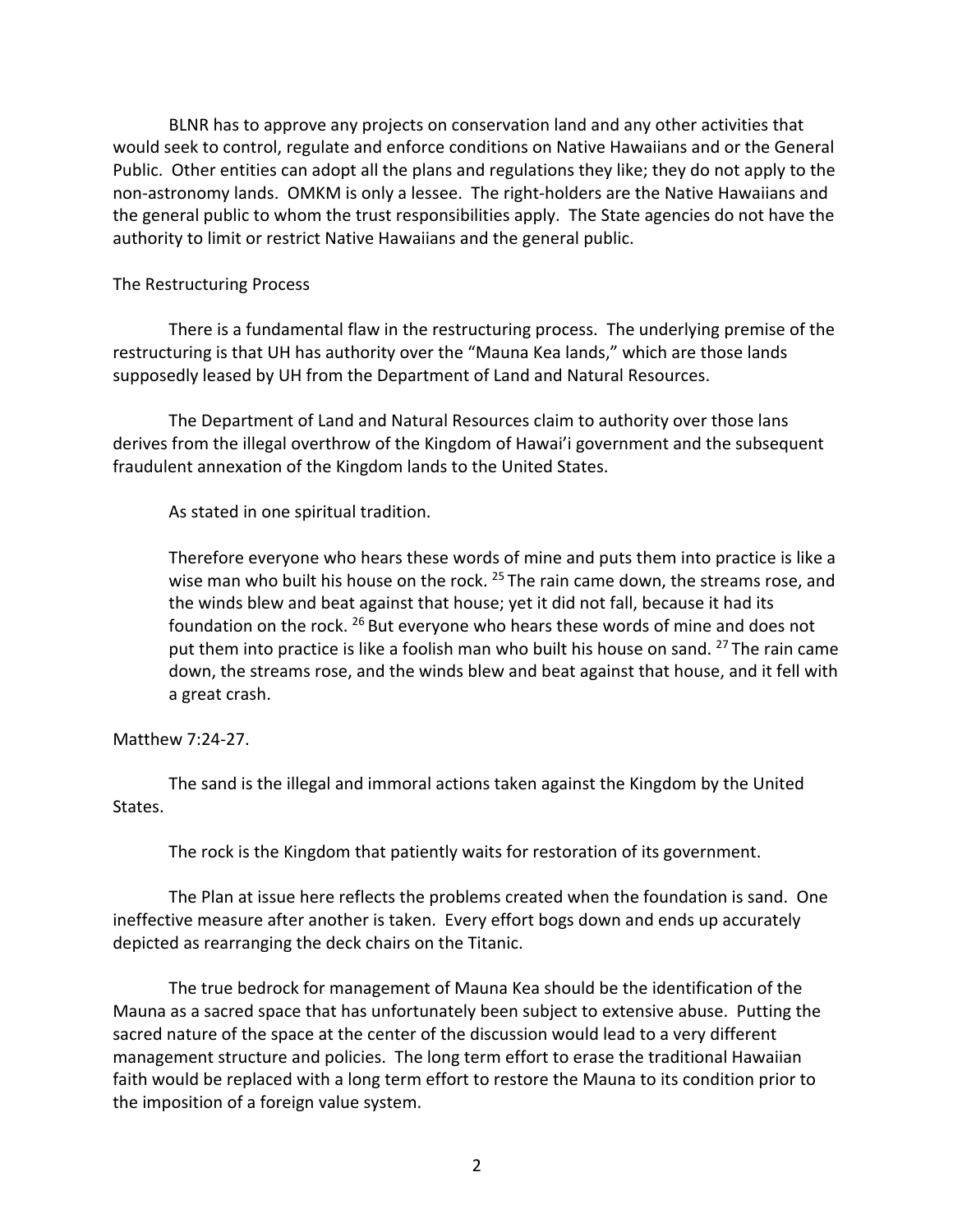Rather than facilitating further desecration and continue to contribute to the adverse impacts caused by the astronomy industry, the management of Mauna Kea should be guided by a commitment to honor the sacred foundation as the rock from which restoration will grow.

The Plan also ends up involving numerous different entities in the process, e.g. Project Review and Approval involves the observatories, MKSS, KKM, MKMB, and the Planning and Permitting Office. Response at 4.

The multiplication of reviewing entities will lead to proceedings which limit public participation in any one proceeding and place the burden on those who might wish to participate to keep up with changes made by each reviewing entity.

#### The Plan

The Plan would create a new entity called the Center for Maunakea Stewardship. The Plan states that the document was "[s]ubmitted to the Board of Regents on May 21, 2020; revised and resubmitted, August 20, 2020." Plan at 1. The Plan further states that the Proposal was considered by the Board of Regents and deferred with the Regents extending the period for consultation with the Mauna Kea Management Board (MKMB) and Kahu Ku Mauna. Plan at 4.

The Plan contains a section titled "Center for Maunakea Stewardship Organization and Description, " which states that the section "describes the creation of the CMS." Despite the fact that the Plan is not yet approved and, therefore, creation of the CMS is not yet approved, Dr. Greg Chun is identified as the Executive Director of Maunakea Stewardship. Plan at 4. At this time, it appears that "Mauna Kea Stewardship" is simply a presentation on the UH website, https://www.hawaii.edu/maunakea-stewardship/, not an organization.

## The Alternate Plan

Agenda Item VI.B.2 appears to be a response to the Plan reflecting significant discontent with the process that produced the Plan. [T]he process followed by the University raised grave concerns in the Hawaii Island community, including Kahu Ku Mauna (KKM) and Manuakea Management Board (MKMB) about the rapidity of the development of UH's proposed restructuring, unclear basis and reasoning for the proposed plan, how the plan will be implemented, and meaningful. Consultation with UH's Maunakea advisory boards.

This document has no identification as to its origin or authors.

The Response proposes a Planning and Permitting Office that "prepares project proposals for submittal to the KKM, MKMB, and Environmental committee (when appropriate); prepares DLNR permit application; representative before BLNR when needed." Response at 2.

This delegation of project proposal preparation to the agency, rather than the proponent, would seem to create significant potential for conflicting interest.